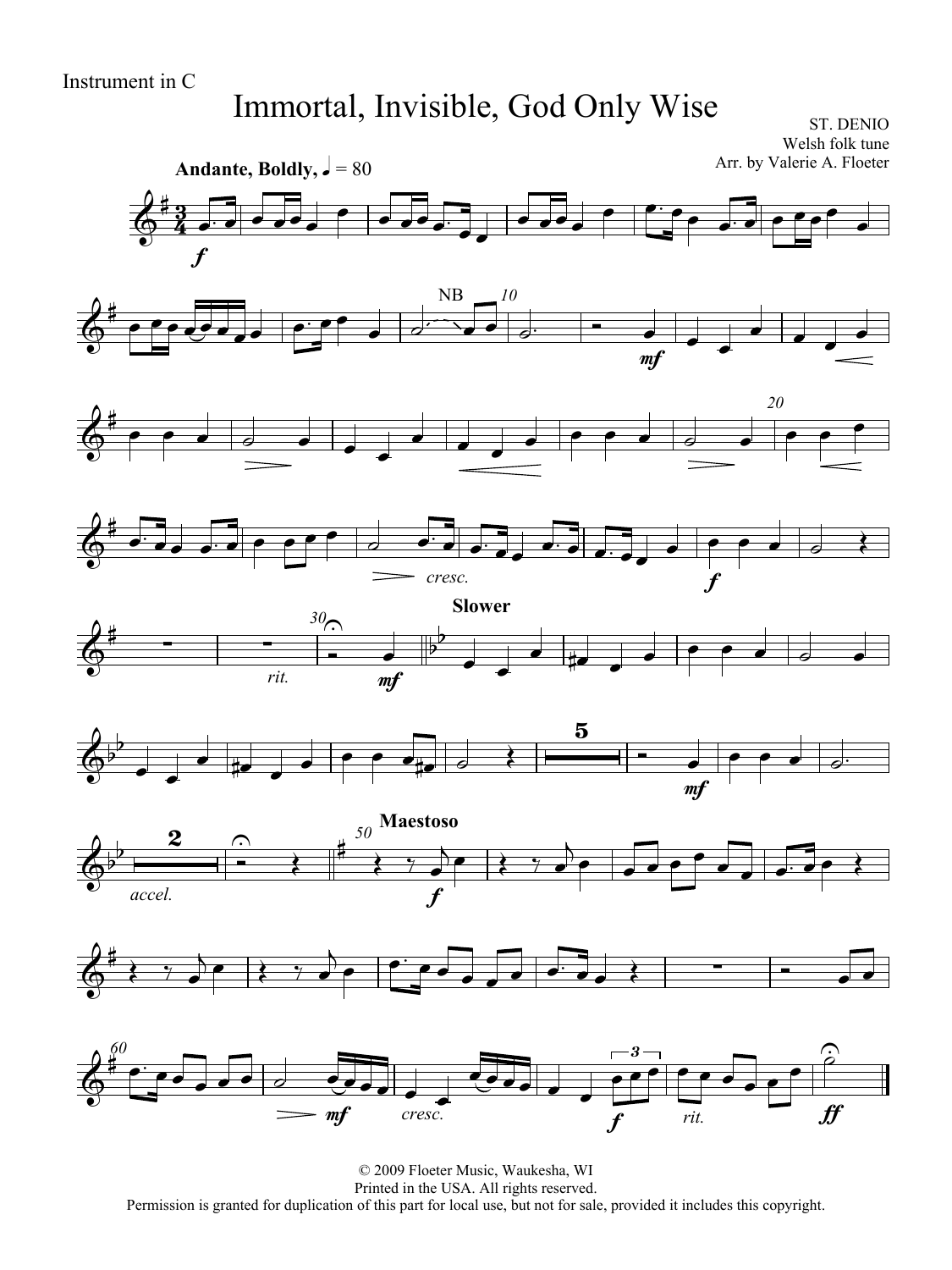## Draw Near and Take the Body of the Lord

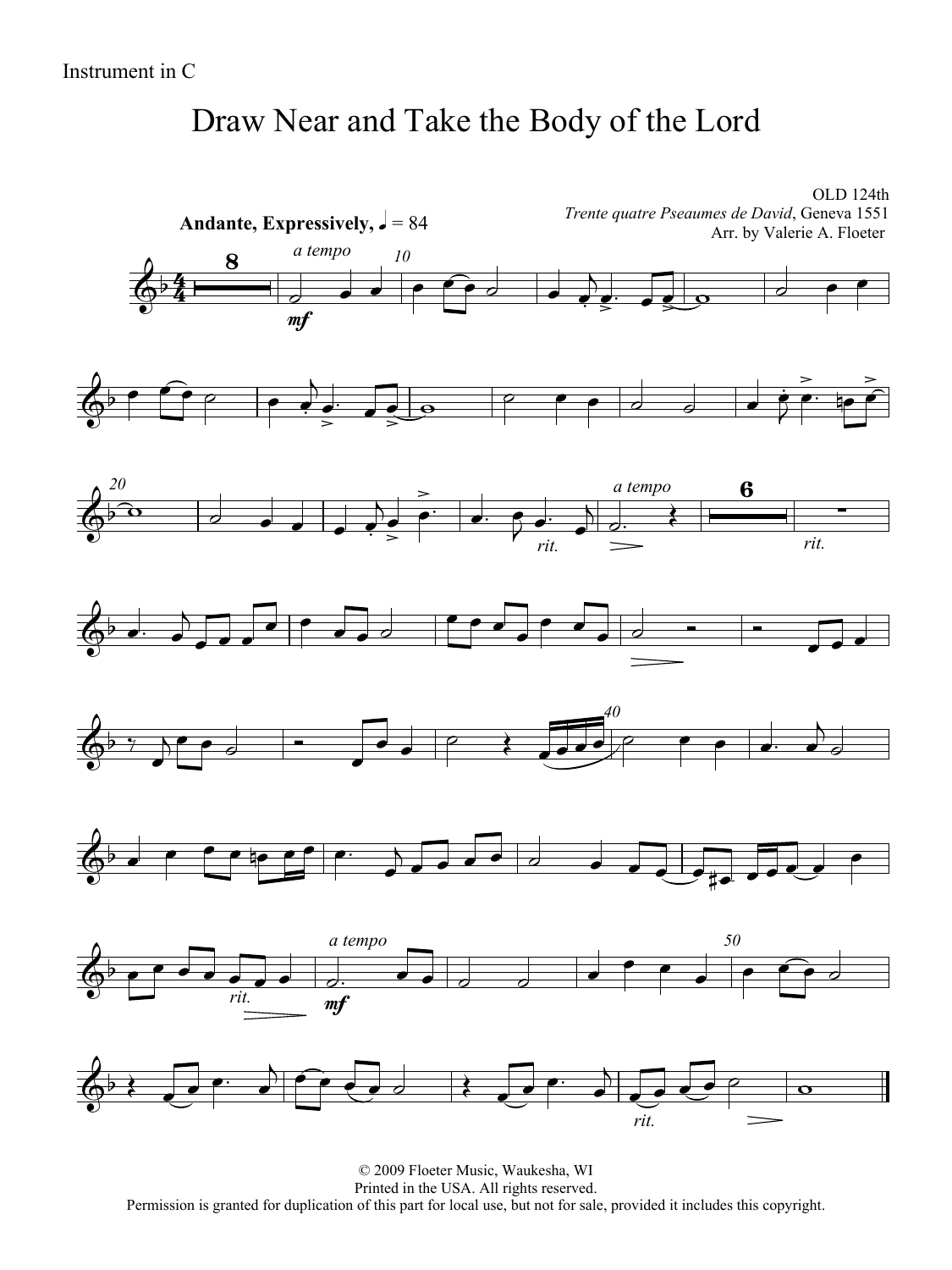## O Little Town of Bethlehem

















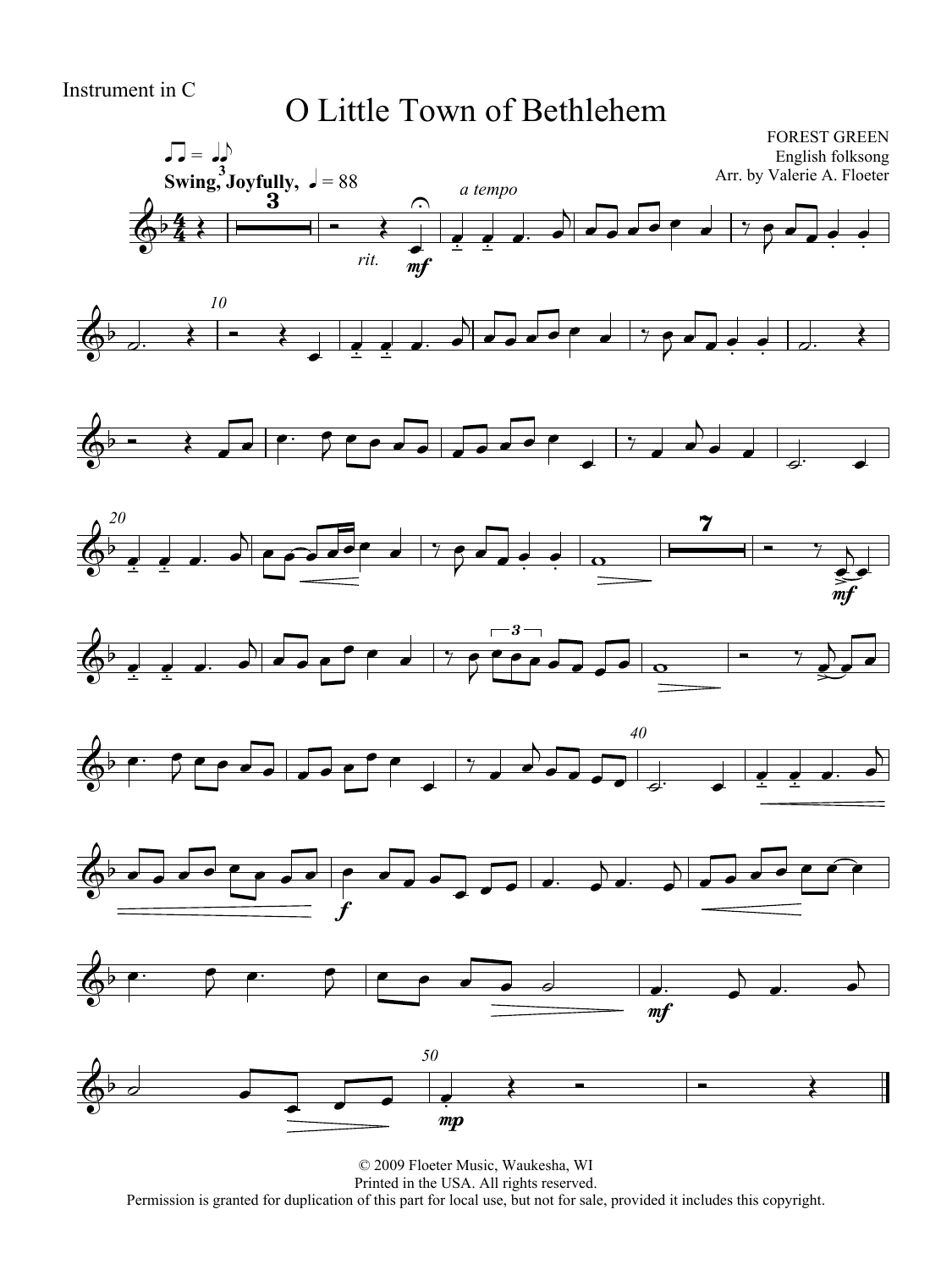### What Child Is This?











![](_page_3_Figure_7.jpeg)

© 2009 Floeter Music, Waukesha, WI Printed in the USA. All rights reserved. Permission is granted for duplication of this part for local use, but not for sale, provided it includes this copyright.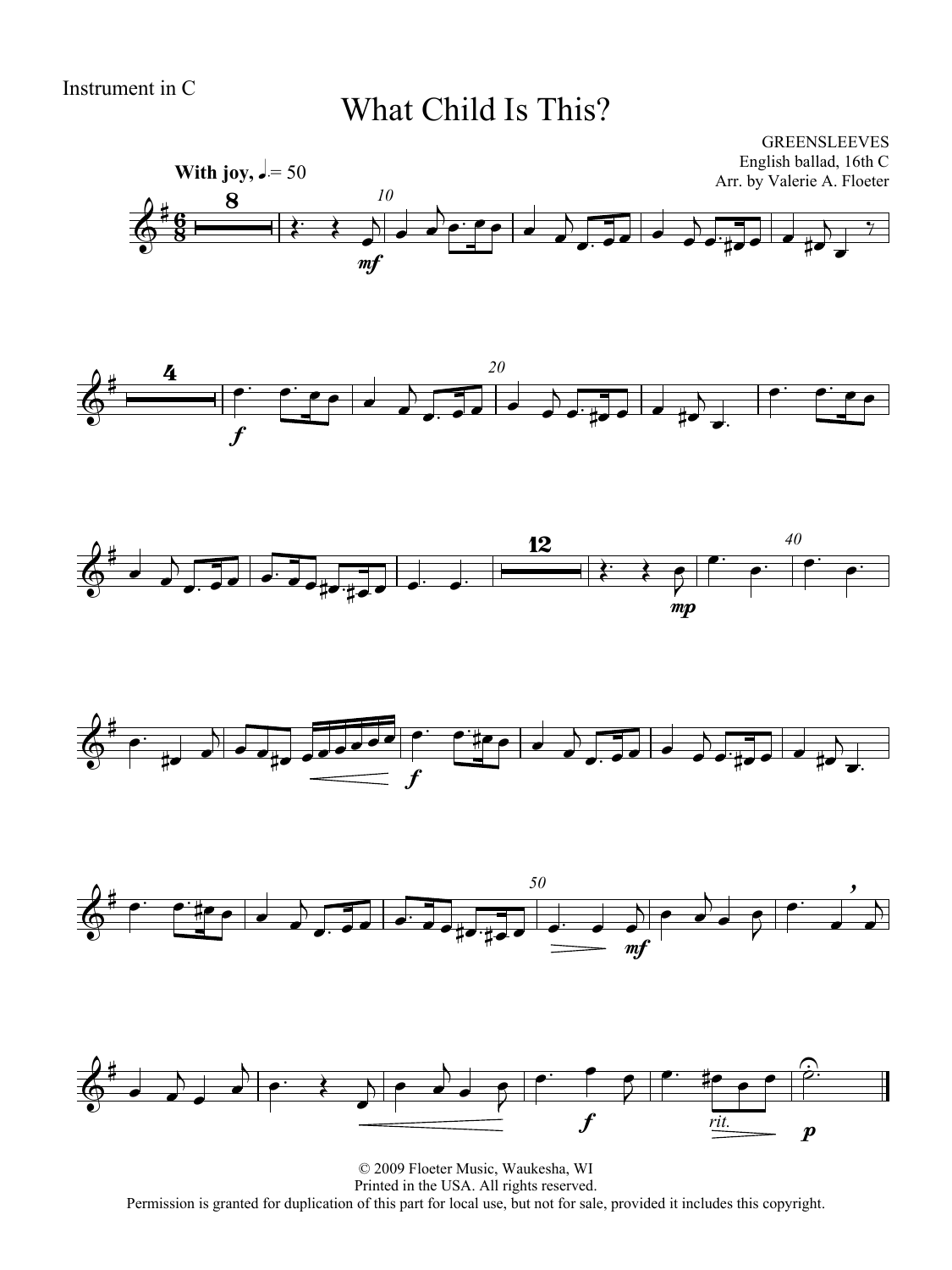## If You But Trust in God to Guide You

![](_page_4_Figure_2.jpeg)

© 2009 Floeter Music, Waukesha, WI Printed in the USA. All rights reserved. Permission is granted for duplication of this part for local use, but not for sale, provided it includes this copyright.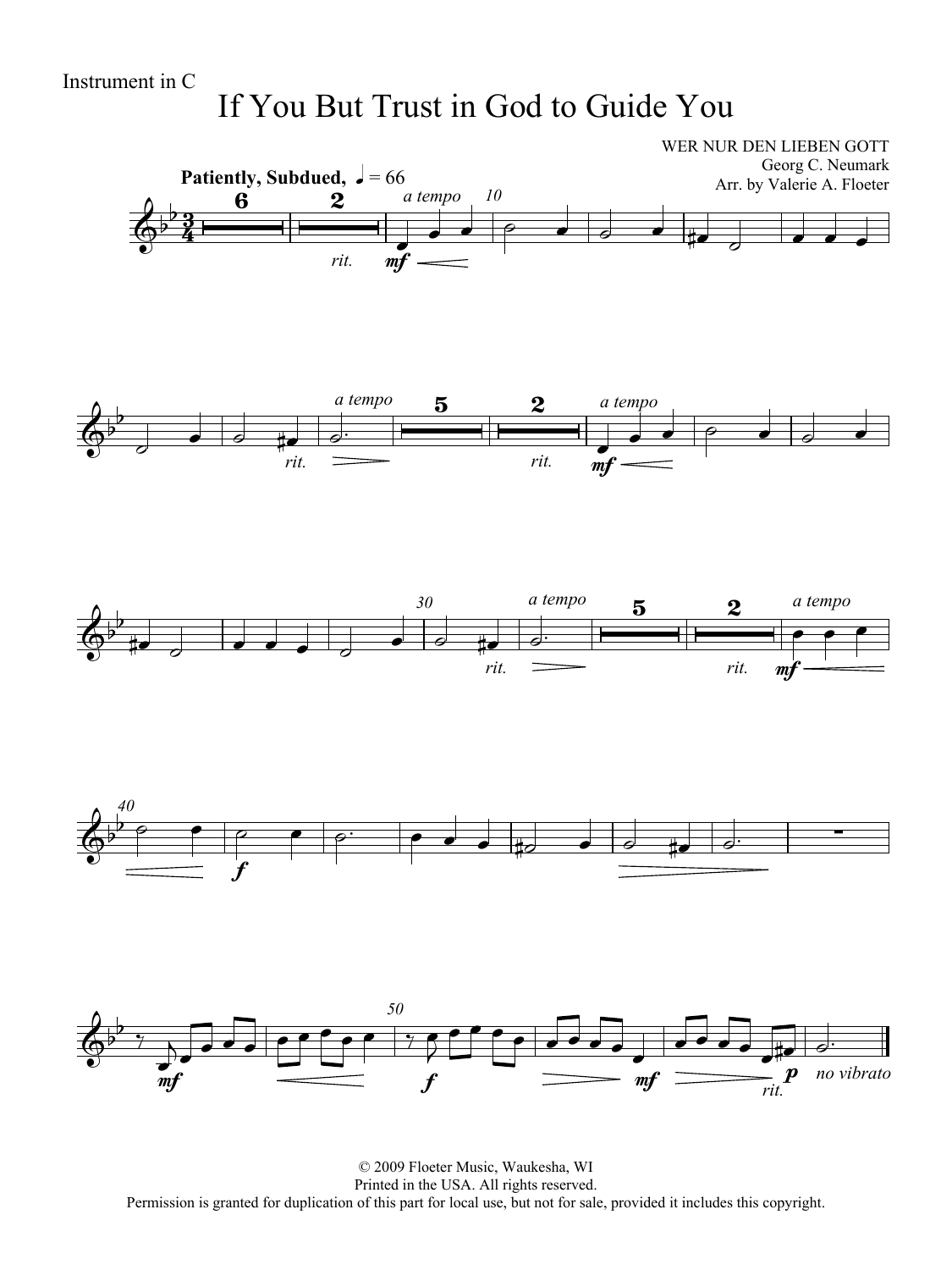I Bind Unto Myself Today

![](_page_5_Figure_2.jpeg)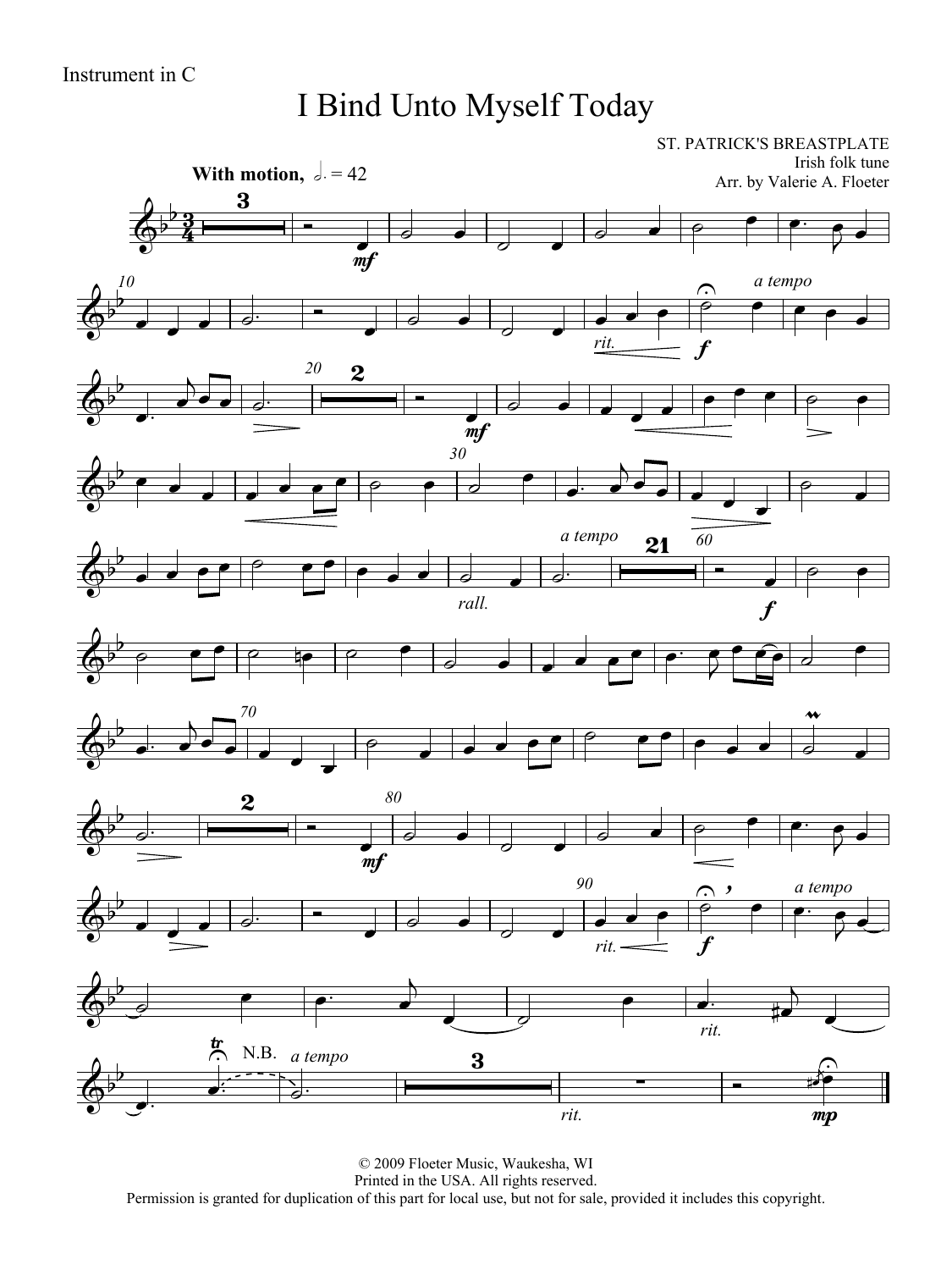## Judge Eternal, Throned in Splendor

![](_page_6_Figure_2.jpeg)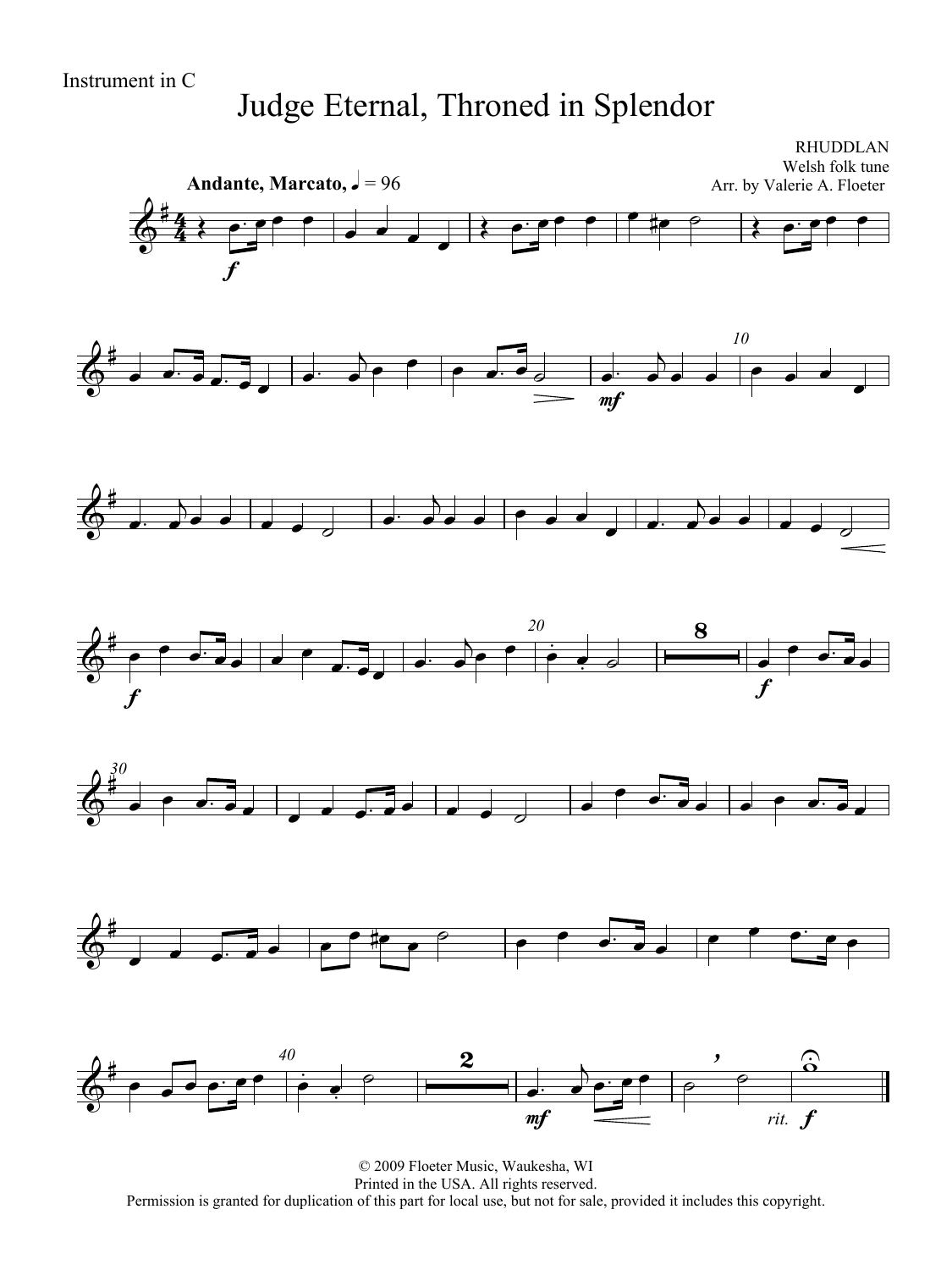#### Jerusalem the Golden

![](_page_7_Figure_2.jpeg)

![](_page_7_Figure_3.jpeg)

![](_page_7_Figure_4.jpeg)

![](_page_7_Figure_5.jpeg)

![](_page_7_Figure_6.jpeg)

![](_page_7_Figure_7.jpeg)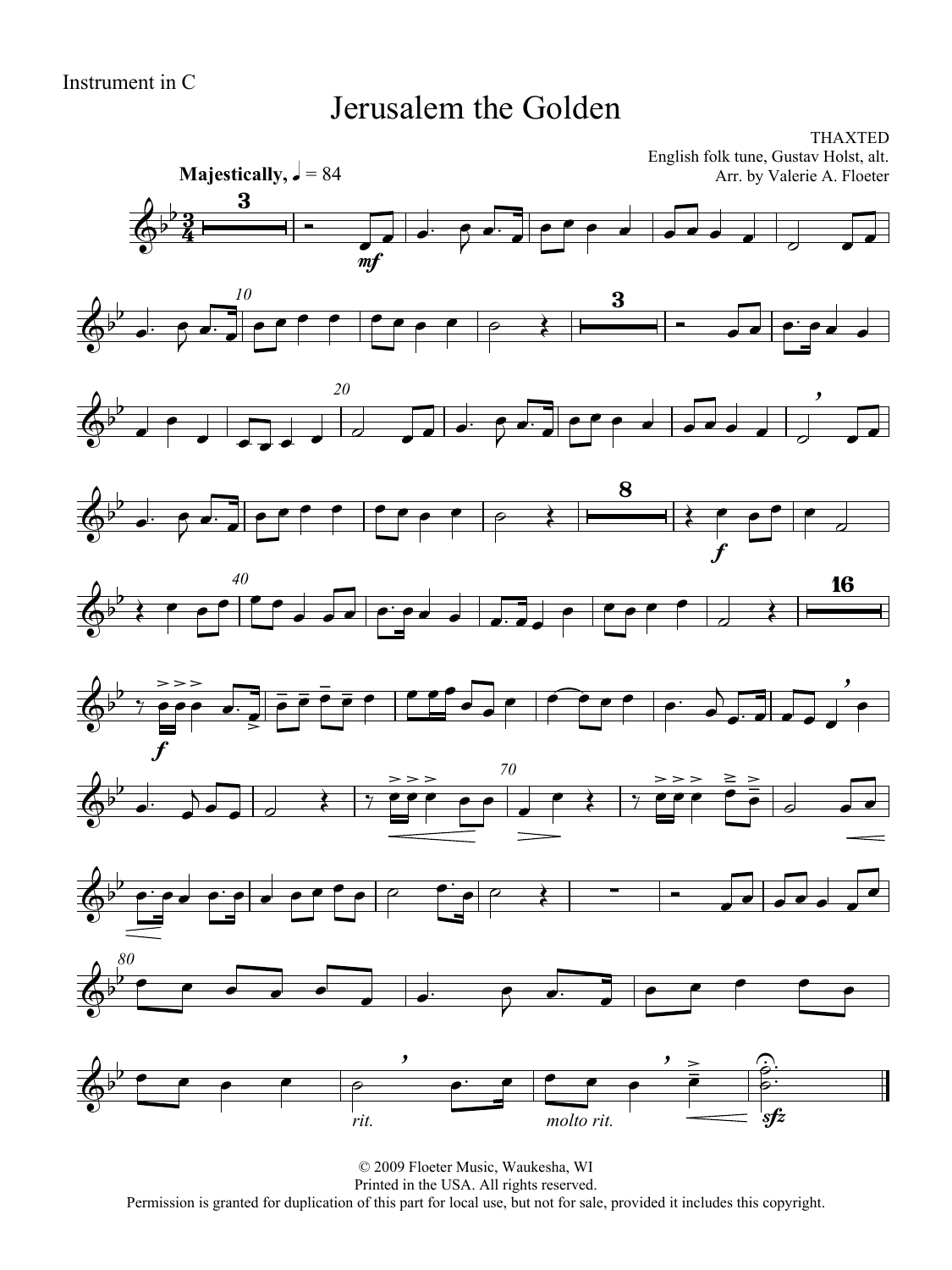## We Praise You, O God, Our Redeemer

![](_page_8_Figure_2.jpeg)